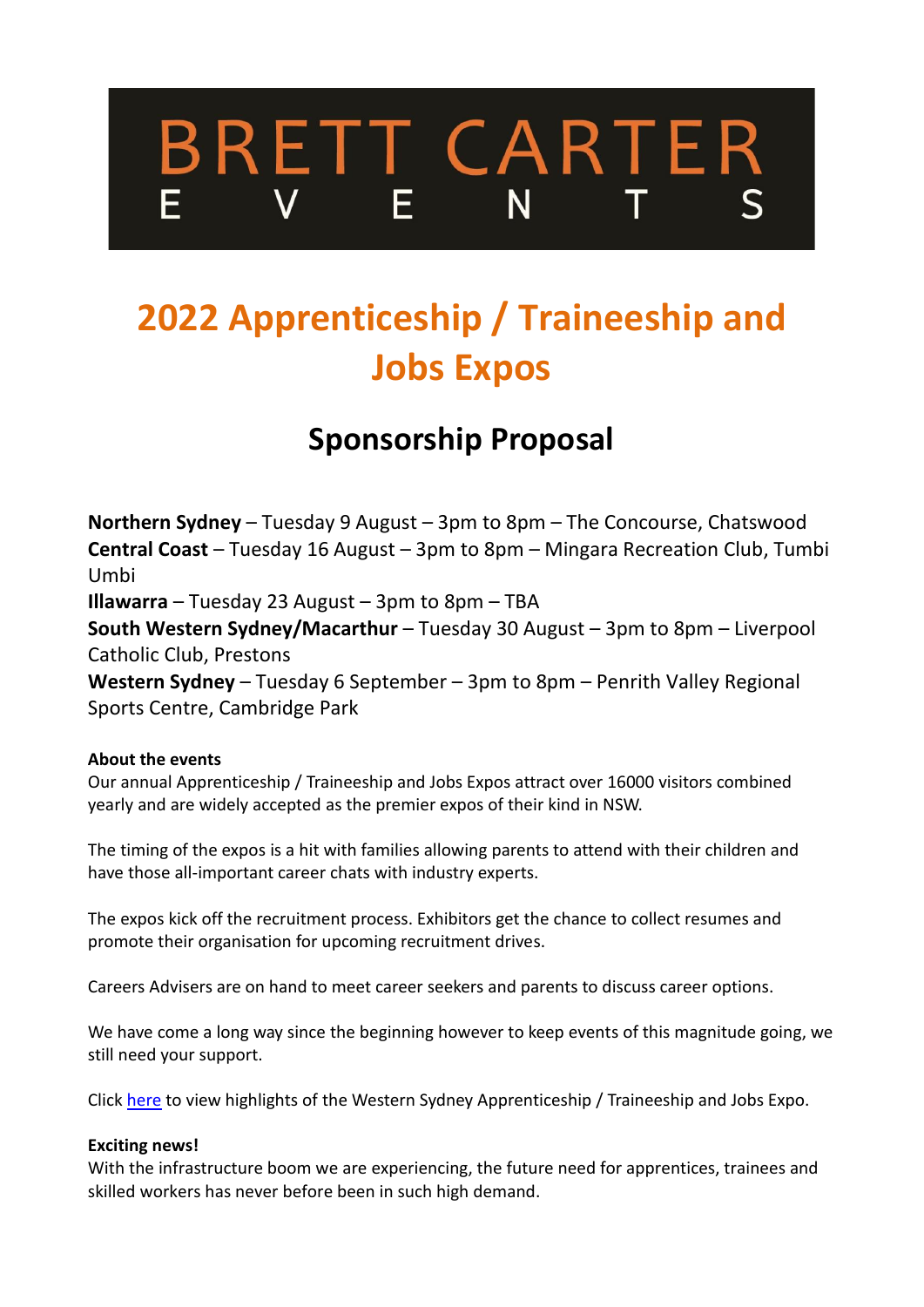Following on from the success year after year of our Apprenticeship / Traineeship and Jobs Expos, the time has come to take the model to other parts of our great state and provide our career/job seekers, business and industry, education providers and employers with the opportunities to all come together under the one roof and begin the journey of making the plans for our states growth a reality.

We are excited to announce that this year we have added the Illawarra Region to our Expos.

#### **Testimonials:**

'The Western Sydney Apprenticeship & Traineeship Expo has always been a popular event and I am sure this year's expo will be no exception. The expo will provide a perfect opportunity for exhibitors to showcase their apprenticeship and traineeship programs to school leavers and job seekers. Events such as this encourage and help young people gain the qualifications they need to secure a job.'

*The Hon. Stuart Ayres MP Member for Penrith, Minister for Jobs, Investment, Tourism and Western Sydney*

'Thanks for organising such fantastic events. You do a terrific job and event management is not easy is any regard. I have a huge respect for what you do. Thank you for being so flexible and always working with me through all our requests, look forward to seeing you soon at the next event.'

*Brent O'Connor, Apprenticeships Are Us*

'Thank you so much we have a great time at the expo, you and your staff are very helpful. Most definitely will be back next year.' *Betty Hui, Zinfra*

'Hi Brett, was the best attended expo I have been part of. I was smashed on the night with enquiring minds. Don't think I had a break in people wanting to chat until after 7. Thank you.' *Beryl Ross, Department of Education*

'Thanks for a great series. Looking forward to participating again in 2020.' *Nicholas Marterns, TAFE NSW*

'Thank you for the opportunity. It was a great event.' *Narrele Hunt, Bunnings*

'Congratulations on another hugely successful expo. My guys tell me they were busy the whole time and came away with a list of candidate names that we will now follow up with. *Adam Farmer, Employment Services Manager, My Gateway*

Always lovely attending your expo's Brett – keep up the great work! *Jessica Costa, Achieve Australia*

Thanks for the opportunity to participate in the Liverpool expo. We look forward to attending others.

*Lynda Campbell, Macarthur Community College*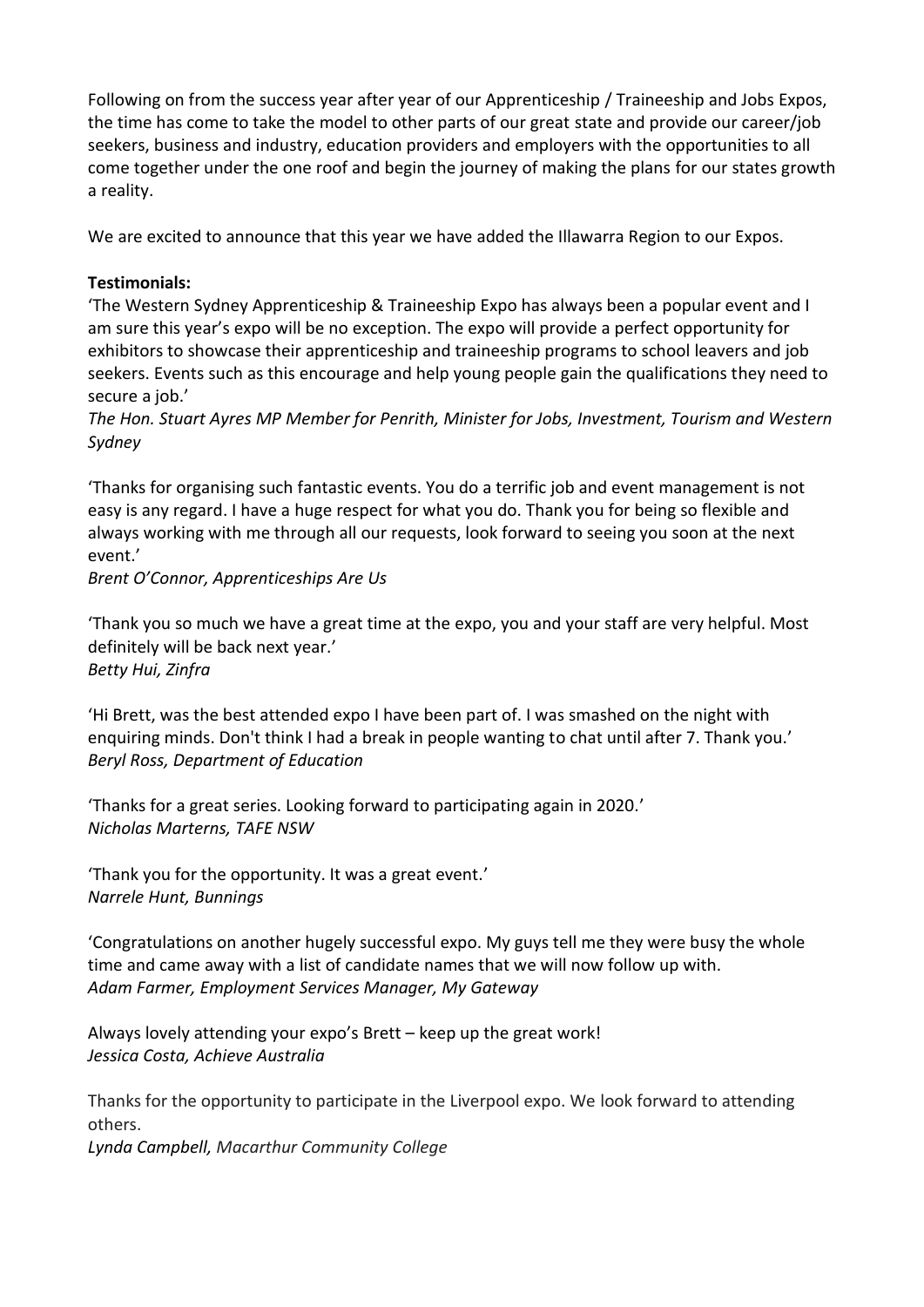'Thanks for hosting another great expo.' *Adrian Weir, Director, Milnsbridge*

'Thank you so much for an awesome expo! Had great feedback from the teams.' *Clare Schipper, Defence Force Recruiting*

'The Expo was a resounding success. Well run, well publicised and we spoke to some excellent candidates that we hope to help gain apprenticeships and traineeships from our next intake. Thanks again to you and your team for a well-organised event!' *Chad Smith, 1300apprentice*

'Thanks for having WPC Group at the Western Sydney Apprenticeship & Traineeship expo on Tuesday night – it was a fantastic expo as usual!' *Nicole Lean, WPC Group*

'The event was well received by everyone that we saw (3 deep) at some stages and I have no doubt from the comments that we received that the students considered this to be a fantastic opportunity. We look forward to our ongoing participation with this fabulous event next year. Many thanks.'

*Urano Angeli, State Training Services*

'Congratulations on another successful event. It provides the students with another option besides University. Attendance numbers appeared high and it is great to see lots of interest in Vocational Education. I look forward to attending next year.'

*Svetlana Kuzmar, Careers Advisor, Australian Careers Business College*

'Lots of information great help' 'Great way to find an apprenticeship' 'Nothing to fault, very well run from front door to exhibitors' 'Parents and I found it very informative and helpful in my career direction'

#### *Various attendees*

#### **Why become a sponsor?**

- Puts your organisation in the spotlight and provides an excellent opportunity for you to promote your products and services to your target market of thousands of school leavers and parents
- Increase your brands reach through pre-event promotion
- Raise brand awareness and create preference
- Create positive PR and raise awareness of your organisation as a whole
- Aligning your organisation with this event demonstrates your commitment to the career choices of young people
- Provides you with an opportunity to consolidate corporate relationships and expose your staff to their key markets
- Your representatives can mix informally with professionals
- Your organisation's involvement, commitment and support will be acknowledged as outlined in this proposal

Our sponsorship opportunities offer some of the best possible formal and informal ways to market your organisation and provide you with the platform to communicate, promote and advertise your product and services to a large target audience. It also delivers a clear message to the community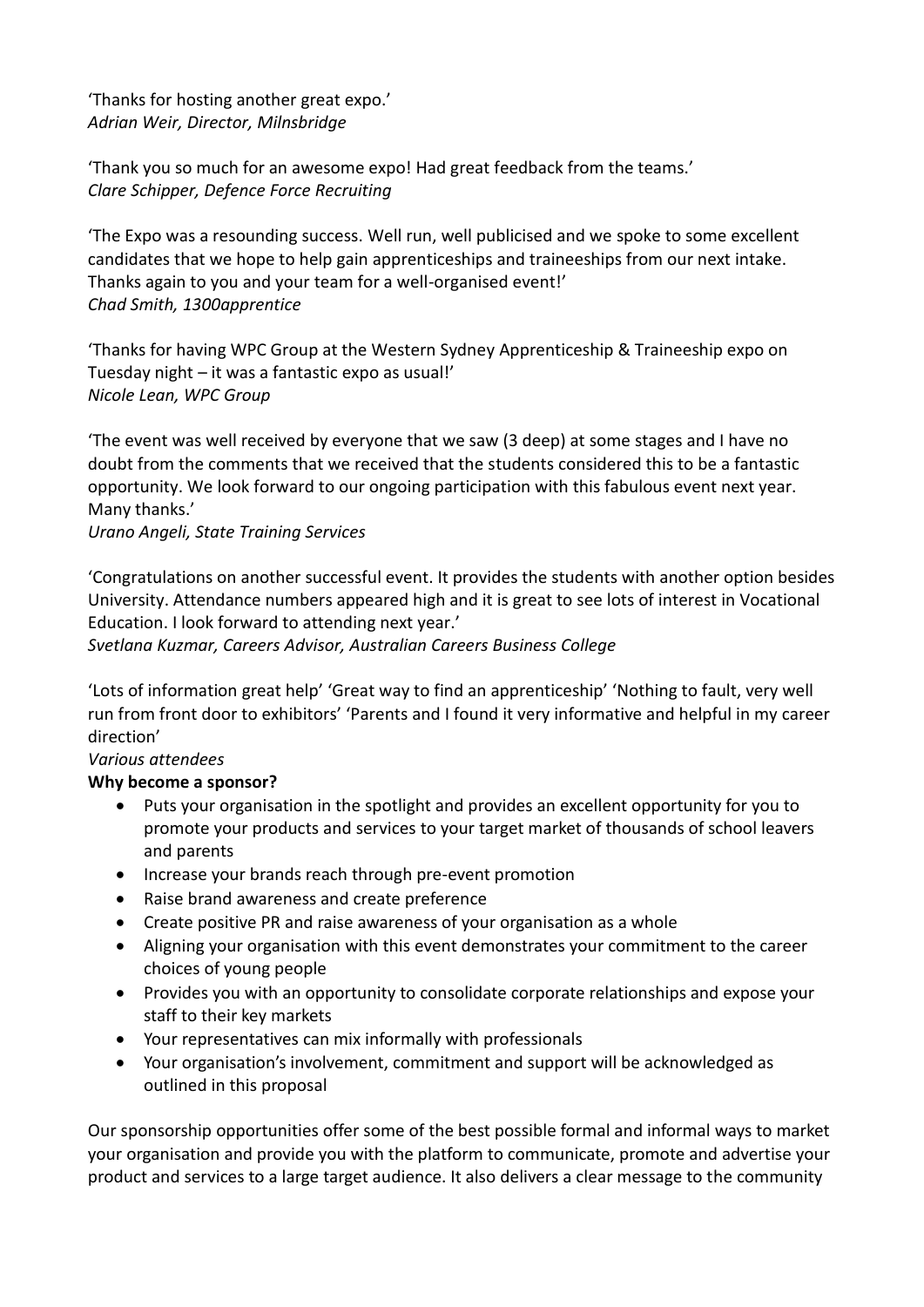that your organisation has a genuine commitment to our young people and a future highly skilled workforce.

We warmly invite you to participate as a sponsor of the 2022 Apprenticeship / Traineeship and Jobs Expos.

#### **Sponsorship Packages**

*\*Early confirmation of your sponsorship will ensure a higher level of exposure from our marketing campaigns\**

To take up the offer of Sponsorship, please complete your details and choose your package [here](https://bit.ly/3f7LZgC)

| <b>Gold Sponsor</b>                                   | <b>Silver Sponsor</b>                                 | <b>Bronze Sponsor</b>                                    |
|-------------------------------------------------------|-------------------------------------------------------|----------------------------------------------------------|
| The ability to negotiate                              | X                                                     | x                                                        |
| separate conditions that are                          |                                                       |                                                          |
| aligned specifically to your                          |                                                       |                                                          |
| organisation                                          |                                                       |                                                          |
| Vehicle access for branding                           | $\mathsf{x}$                                          | X                                                        |
| presence *pending venue                               |                                                       |                                                          |
| approval*                                             |                                                       |                                                          |
| Ability to provide event bags                         | $\mathsf{x}$                                          | X                                                        |
| to be handed out to attendees                         |                                                       |                                                          |
| at the main venue entrance.                           |                                                       |                                                          |
| Organisation to provide<br>staffing                   |                                                       |                                                          |
| Opportunity to put your name                          | Opportunity to put your name                          | Opportunity to put your name                             |
| alongside the only                                    | alongside the only                                    | alongside the only                                       |
| Apprenticeship / Traineeship                          | Apprenticeship / Traineeship                          | Apprenticeship / Traineeship                             |
| and Jobs Expos in NSW                                 | and Jobs Expos in NSW                                 | and Jobs Expos in NSW                                    |
| First choice of location and                          | Second choice of location and                         | Third choice of location and                             |
| largest size of exhibition stand                      | size of exhibition stand                              | size of exhibition stand                                 |
| and floor space                                       |                                                       |                                                          |
| Organisation branding as Gold                         | Organisation branding as                              | Organisation branding as                                 |
| Sponsor on all marketing and                          | Silver Sponsor on all                                 | Bronze Sponsor on all                                    |
| promotional materials to the                          | marketing and promotional                             | marketing and promotional                                |
| target audience and potential                         | materials to the target                               | materials to the target                                  |
| exhibitors and more broadly                           | audience and potential                                | audience and potential                                   |
| the audience of media                                 | exhibitors and more broadly<br>the audience of media  | exhibitors and more broadly                              |
| releases to business, local and<br>metropolitan media |                                                       | the audience of media<br>releases to business, local and |
|                                                       | releases to business, local and<br>metropolitan media | metropolitan media                                       |
| Your brand will have                                  | Your brand will have                                  | Your brand will have                                     |
| maximised exposure through:                           | maximised exposure through:                           | maximised exposure through:                              |
| . Promotion through                                   | . Promotion through                                   | . Promotion through                                      |
| appropriate online, print                             | appropriate online, print                             | appropriate online, print                                |
| media, email communications,                          | media and email                                       | media and email                                          |
| and other areas as negotiated                         | communications                                        | communications                                           |
| . Promotion to all High Schools                       | . Promotion to all High Schools                       | . Promotion to all High Schools                          |
| via email and printed flyer                           | via email and printed flyer                           | via email and printed flyer                              |